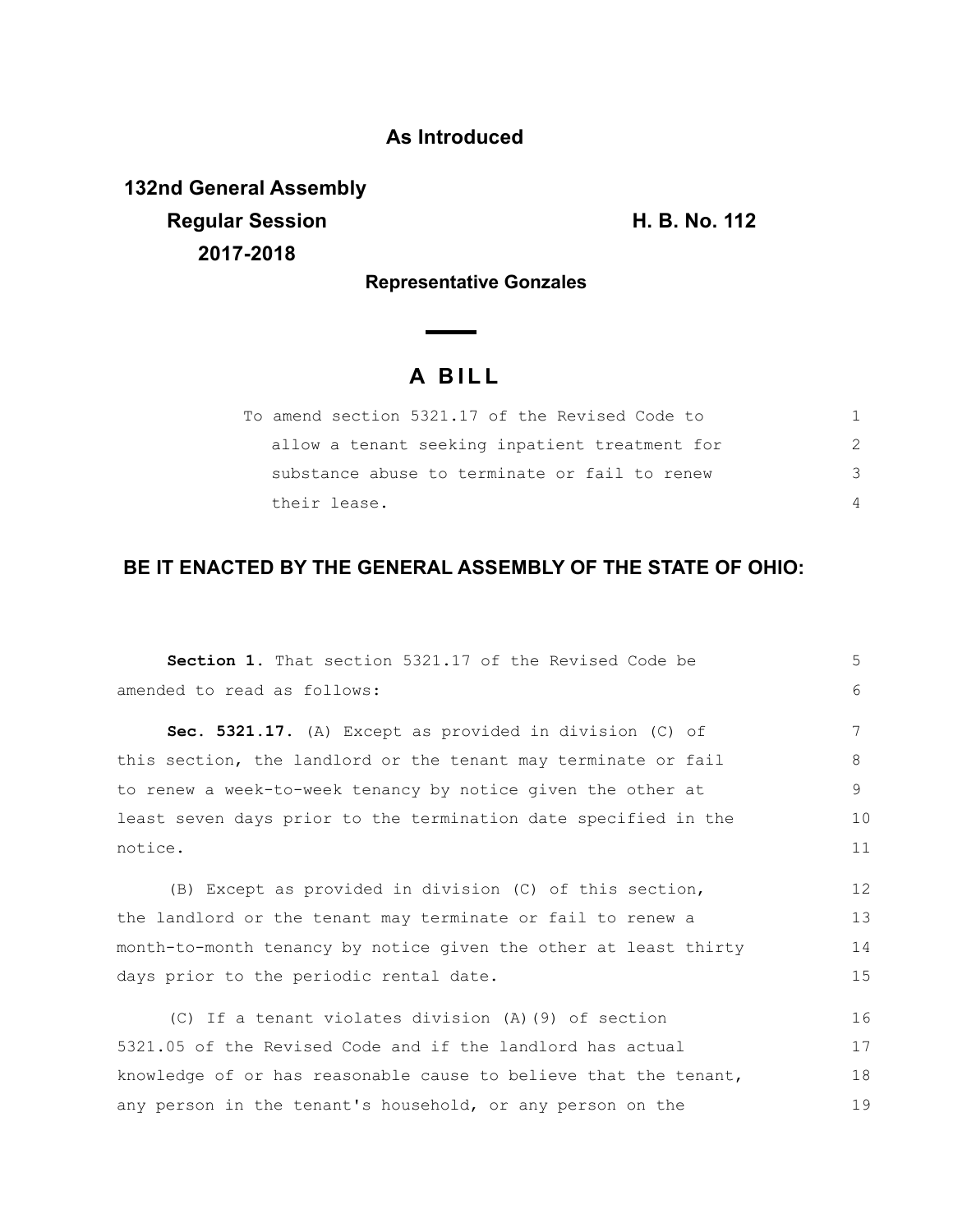## **H. B. No. 112 Page 2 As Introduced**

residential premises with the consent of the tenant previously has or presently is engaged in a violation as described in division (A)(6)(a)(i) of section  $1923.02$  of the Revised Code, the landlord shall terminate the week-to-week tenancy, month-tomonth tenancy, or other rental agreement with the tenant by giving a notice of termination to the tenant in accordance with this division. The notice shall specify that the tenancy or other rental agreement is terminated three days after the giving of the notice, and the landlord may give the notice whether or not the tenant or other person has been charged with, has pleaded guilty to or been convicted of, or has been determined to be a delinquent child for an act that, if committed by an adult, would be a violation as described in division (A)(6)(a) (i) of section 1923.02 of the Revised Code. If the tenant fails to vacate the premises within three days after the giving of that notice, then the landlord promptly shall comply with division (A)(9) of section 5321.04 of the Revised Code. For purposes of this division, actual knowledge or reasonable cause to believe as described in this division shall be determined in accordance with division  $(A)$  (6)(a)(i) of section 1923.02 of the Revised Code. (D) Notwithstanding divisions (A) and (B) of this section, a tenant may terminate or fail to renew any lease the tenant has with a landlord if the tenant is seeking inpatient treatment for substance abuse by giving notice to the landlord stating the date of termination or failure to renew and providing the landlord with evidence of the need for that treatment. The evidence shall be written documentation from a medical 20 21 22 23 24 25 26 27 28 29 30 31 32 33 34 35 36 37 38 39 40 41 42 43 44 45 46 47

 professional, substance abuse professional as defined in section 4758.01 of the Revised Code, or a chemical dependency counselor licensed under Chapter 4758. of the Revised Code that states the 48 49 50